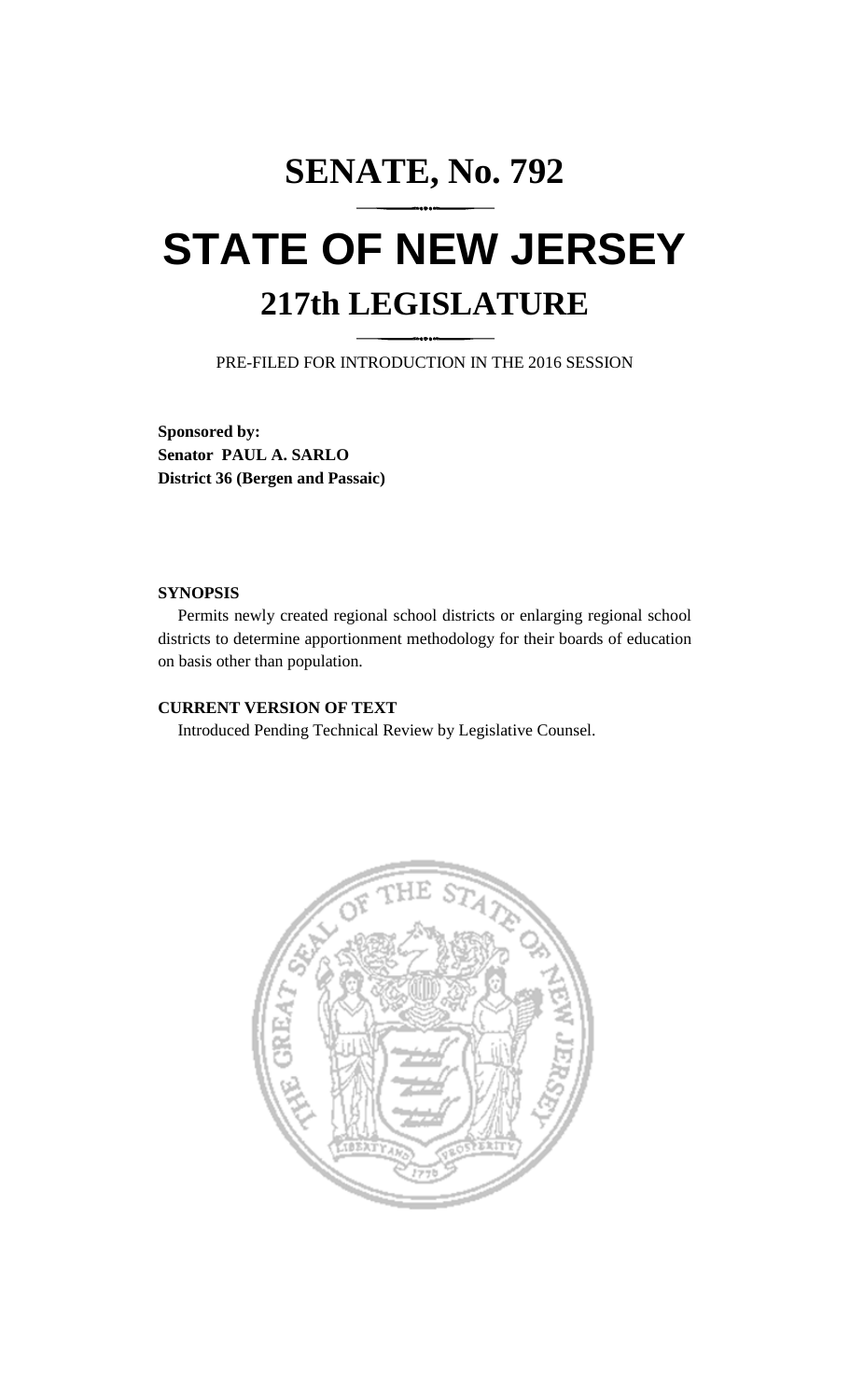**AN ACT** concerning regional school districts, amending various sections of the New Jersey Statutes, and supplementing chapter 13 of Title 18A of the New Jersey Statutes.

 **BE IT ENACTED** *by the Senate and General Assembly of the State of New Jersey:*

 1. (New section) Notwithstanding any section of law to the contrary, the boards of education proposing to form a newly created regional school district may by resolution frame and adopt a proposal to calculate and apportion the membership of the board of education of the newly created regional district other than in accordance with the provisions of N.J.S.18A:13-8. If the commissioner approves the alternative apportionment, then that alternative apportionment shall be included in the consultation, study, and investigation conducted pursuant to N.J.S.18A:13-34 to determine whether it is advisable for school districts to form a newly created regional school district. If the commissioner or his representative determines that it is advisable for such districts to form a newly created regional school district, and the question of whether or not the proposal to create a regional district is submitted to the voters pursuant to N.J.S.18A:13-34, and the proposal is adopted by the voters pursuant to N.J.S.18A:13-35, then the members of the board of education of the regional district shall be elected in accordance with such alternate apportionment.

 2. (New section) Notwithstanding the provisions of N.J.S.18A:13-9 or any other section of law to the contrary, in the case in which the membership of the board of education of the regional district is apportioned pursuant to section 1 or section 3 of P.L. , c. (C. ) (pending before the Legislature as this bill), the apportionment shall continue in effect until the official promulgation of the next federal census. Immediately after the official promulgation of a federal census, the Commissioner of Education shall consult with the constituent districts of the regional district to determine whether or not to reapportion the membership of the board of education of the regional district. All members of the board of education of the regional district shall continue in office for the terms for which they were elected or appointed notwithstanding any reapportionment ordered by the commissioner. If any constituent district receives increased representation on the board as a result of a reapportionment ordered by the commissioner, the additional members shall be elected at the next annual school election of the regional district. If, as a result of such reapportionment, a disproportionate number of the total

**EXPLANATION – Matter enclosed in bold-faced brackets [thus] in the above bill is not enacted and is intended to be omitted in the law.**

**Matter underlined thus is new matter.**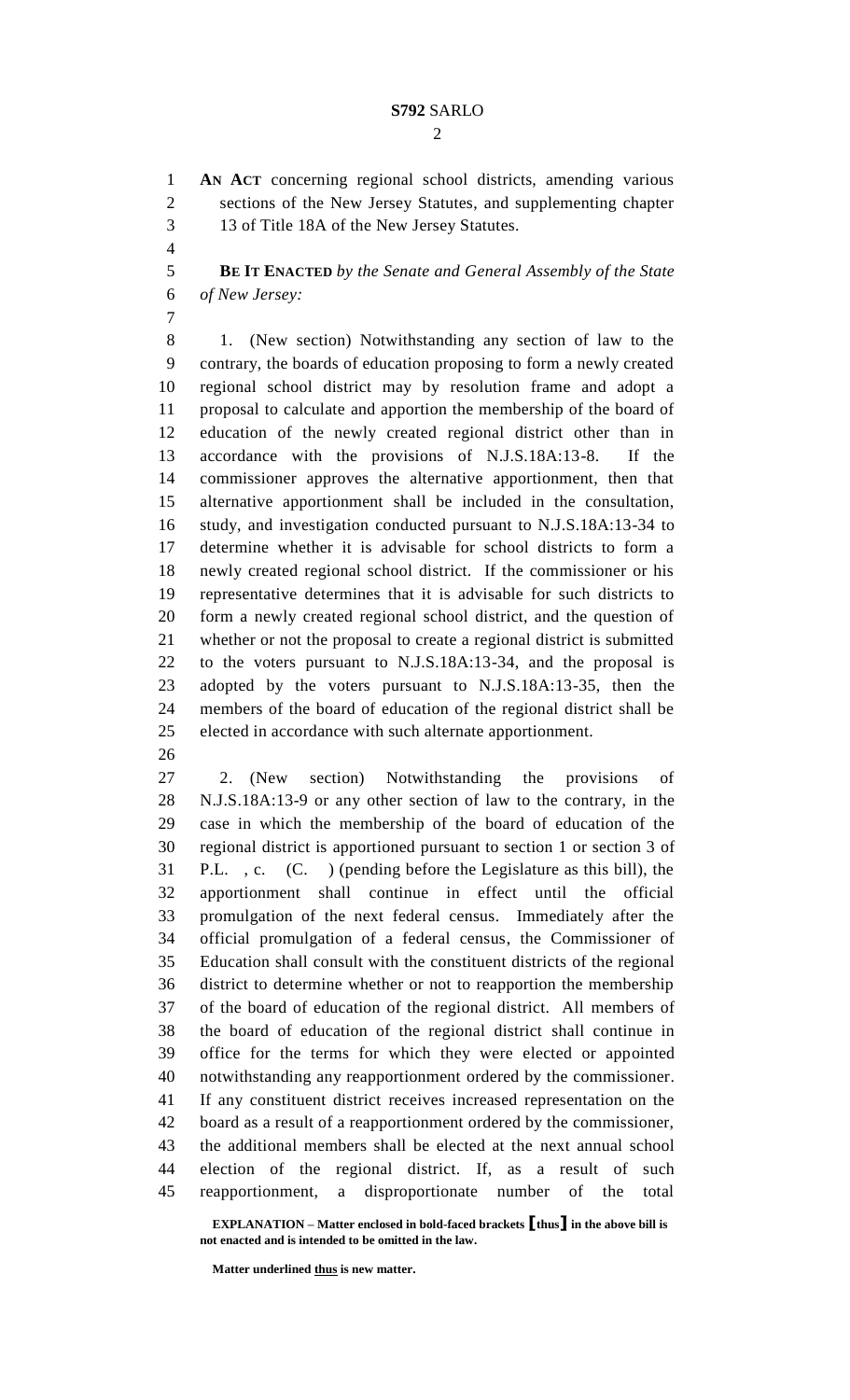representatives of any one constituent district to a regional board are to be elected at a single annual school election, the commissioner shall have the power, on petition of a constituent district board of education, to alter the term of any member representing such constituent district by not more than one year, so as to temporarily apportion, as equally as possible over any given three-year period, the election of the members representing such constituent district.

 3. (New section) a. Notwithstanding the provisions of any section of law to the contrary, the board of education of a regional district and the board or boards of education of one or more local districts determined to enlarge the regional school district may by resolution frame and adopt a proposal to calculate and apportion the membership of the enlarged board of education other than in accordance with the provisions of N.J.S.18A:13-8 and N.J.S.18A:13-36. If the commissioner approves the alternative apportionment, then that alternative apportionment shall be included in the consultation, study, and investigation conducted pursuant to N.J.S.18A:13-43 to determine whether it is advisable to enlarge the regional school district to include the local district or districts therein. If the commissioner or his representative determines that it is advisable to enlarge the regional school district to include the local district or districts therein, and the question of whether or not the proposal to enlarge the regional district is submitted to the voters pursuant to N.J.S.18A:13-43, and the proposal is adopted by the voters pursuant to N.J.S.18A:13-44, then the members of the enlarged board of education of the regional district shall be elected in accordance with the alternate apportionment.

 For an enlarged regional district with a board of education apportioned pursuant to this section, the executive county superintendent of the county in which any new constituent district of an enlarged regional district is situate shall, not later than 30 days after the election for the enlargement thereof, appoint one member of the enlarged board of education of the regional district from among the qualified citizens of each new constituent district, and the members so appointed shall serve until the first Monday succeeding the first annual April school election of the enlarged regional district. In the case of a regional district in which the annual school election is in November, the members so appointed shall serve until the first week in January next succeeding the first annual November school election of the enlarged regional district.

 b. The commissioner shall reapportion the membership of the enlarged board of education in accordance with the alternative apportionment determined pursuant to this section, and shall designate the number of members to be elected from each constituent school district. All members of the board of education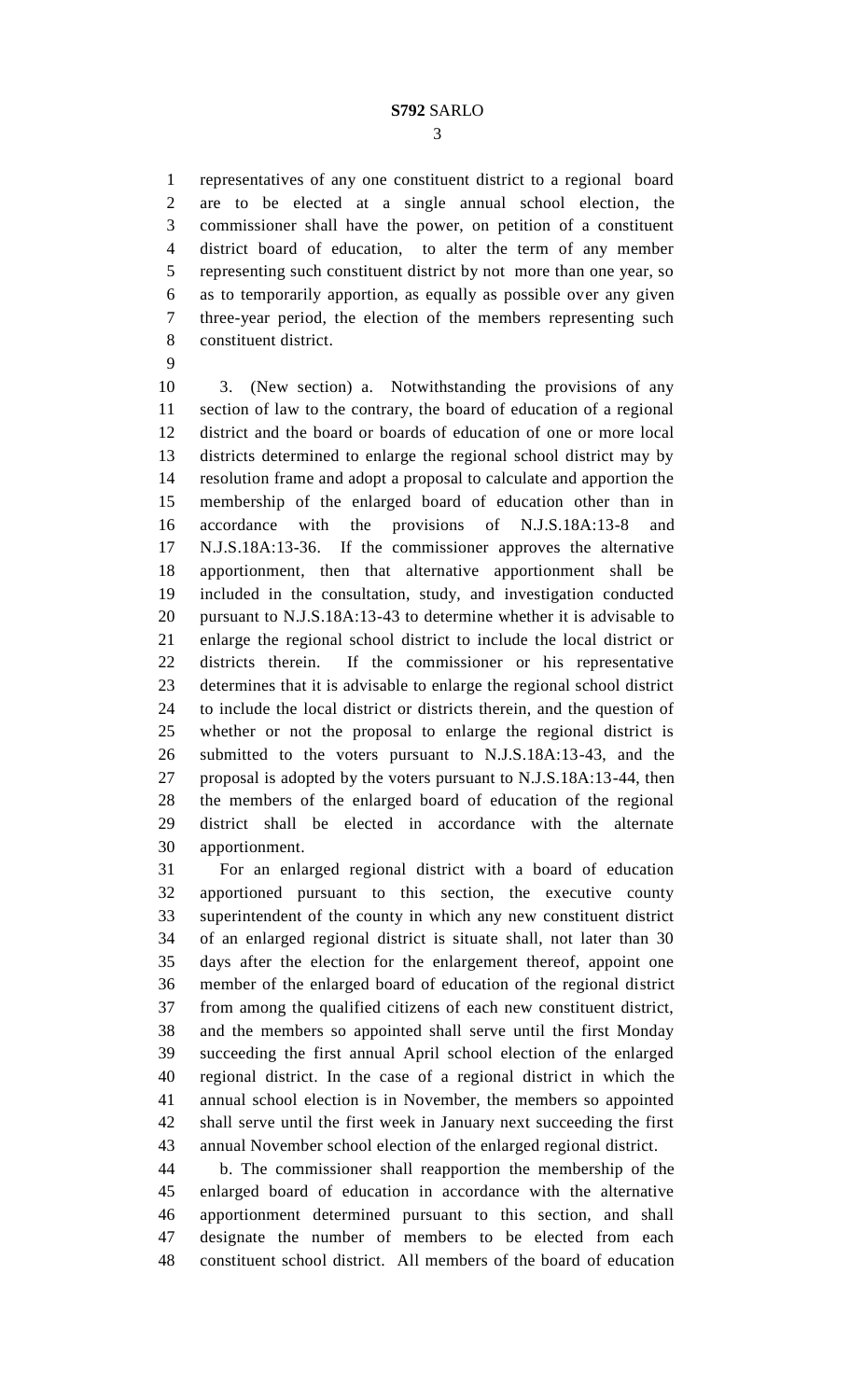of the enlarged regional district shall be elected in accordance with the alternative apportionment at the next annual school election

after the election to enlarge the regional district.

 c. The commissioner shall allocate the initial elective terms for the first elective members of the enlarged board in the following manner:

 (1) In regional districts having nine members, three members shall be elected for three years, three for two years and three for one year, which terms shall be allocated to the constituent districts to the extent of apportioned membership on the regional board of education, starting with the allocation of the terms of three years, by allocating one of such terms to each of the constituent districts in the alphabetical order of the names of such districts, and continuing then still in such order with allocation of the terms of two years and with allocation of the terms of one year.

 (2) In regional districts in which there are more than nine constituent school districts, the allocation for the tenth district shall be a term of three years, for the eleventh district a term of two years, and for the twelfth district a term of one year, with continuation of such rotation until provision has been made for allocation of the terms to all districts.

4. N.J.S.18A:13-8 is amended to read as follows:

 18A:13-8. The board of education of a regional district shall consist of nine members unless it consists of more than nine constituent districts, in which case the membership shall be the same as the number of constituent districts, plus one. **[**If**]** Except as 28 otherwise provided pursuant to section 1 or section 3 of P.L.  $\blacksquare$ , 29 c.  $(C. )$  (pending before the Legislature as this bill), if there are nine or less constituent districts, the members of the board of education of the regional district shall be apportioned by the executive county superintendent or executive county superintendents of the county or counties in which the constituent districts are situate, among said districts as nearly as may be according to the number of their inhabitants except that each constituent district shall have at least one member.

 In making the apportionment of the membership of a regional board of education among the several school districts uniting to create a regional school district having nine or less constituent districts, as required by section 18A:13-36, there shall be subtracted from the number of inhabitants of a constituent school district, as shown by the last federal census officially promulgated in this State, the number of such inhabitants who according to the records of the Federal Bureau of the Census were patients in, or inmates of, any State or federal hospital or prison, or who are military personnel stationed at, or civilians residing within the limits of, any United States Army, Navy or Air Force installation, located in such constituent school district.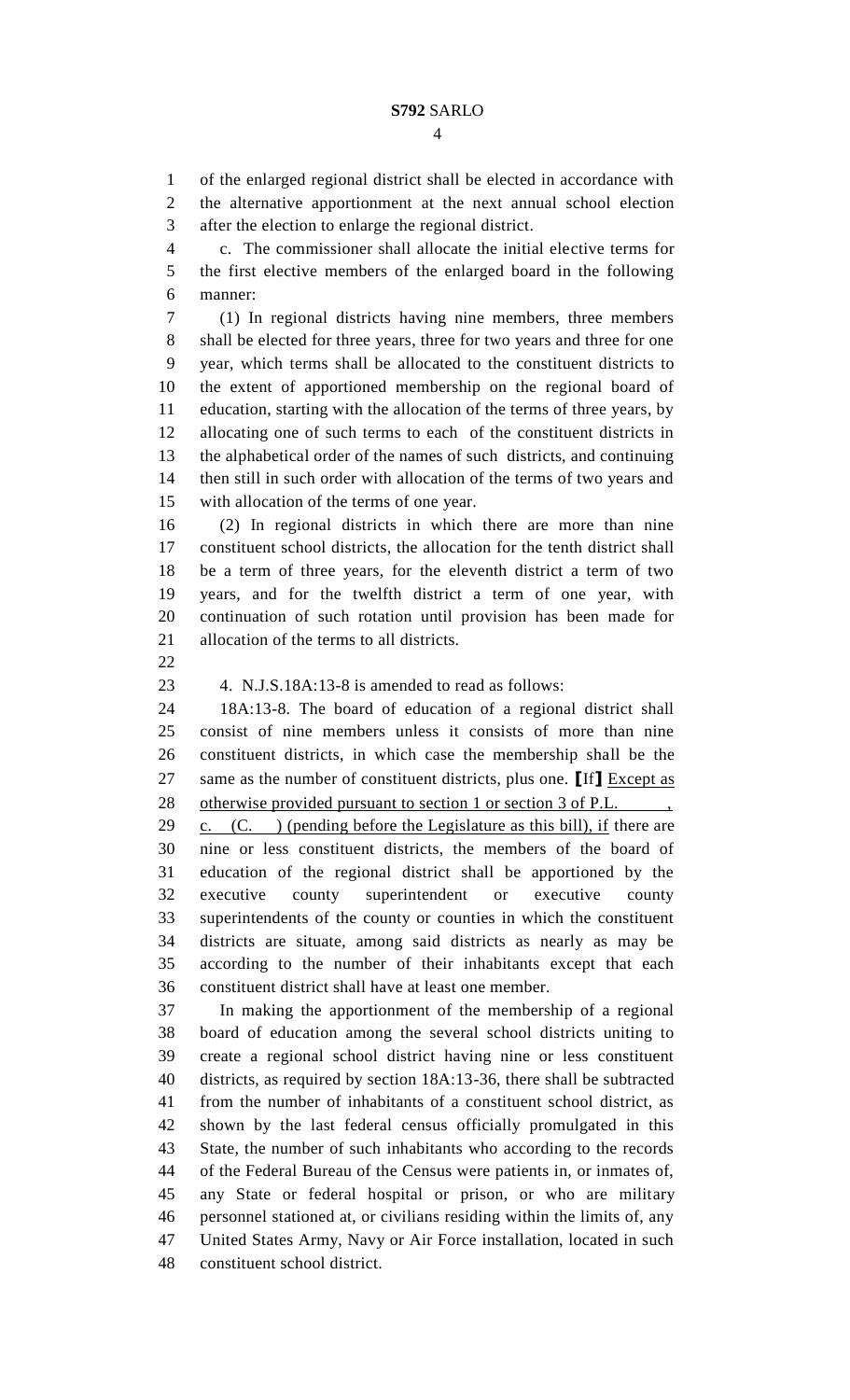**[**If**]** Except as otherwise provided pursuant to section 1 or 2 section 3 of P.L., c. (C.) (pending before the Legislature as this bill), if there are more than nine constituent districts, the members on the board shall be apportioned among the constituent districts and the weight of their votes in all proceedings of the board shall be determined by the appropriate executive county superintendent or superintendents through the following procedure: a. The number of inhabitants of each constituent district shall be determined as shown by the last federal census officially promulgated in this State. b. A representative ratio shall be calculated by adding the number of inhabitants of all constituent districts and dividing the sum by the board size. c. All constituent districts shall be listed in ascending order of their number of inhabitants. If the first constituent district in said list has a number of inhabitants which is less than the representative ratio, it shall be combined with the constituent district contiguous to it having the smallest number of inhabitants. This process shall be repeated for each successively larger constituent district or combination of constituent districts until all remaining constituent districts or combinations of constituent districts shall have a number of inhabitants equal to, or exceeding the representative ratio. The districts formed in this manner shall be known as representative districts. d. There shall be established a priority list according to the method of equal proportions for the apportionment of the members of the regional district board of education among the representative districts. e. The members of the regional district board of education shall be apportioned among the representative districts according to the method of equal proportions, and where a representative district is composed of more than one constituent district, members shall be elected at large from within the representative district. f. The number of inhabitants of each representative district shall be divided by the number of members assigned to that district to find the number of inhabitants per member. g. The vote to be cast by each member of the regional district board of education in all proceedings of the board shall be determined by dividing the number of inhabitants per member in the representative district from which the member is elected by the representative ratio for the regional district, and rounding off the quotient to the nearest tenth of a full vote. Wherever any statute or bylaw of the board requires decision in any matter by vote of a majority of the board members, or of the members present, this shall be interpreted as meaning a majority of the weighted votes of all members, or of the members present, as

the case may be.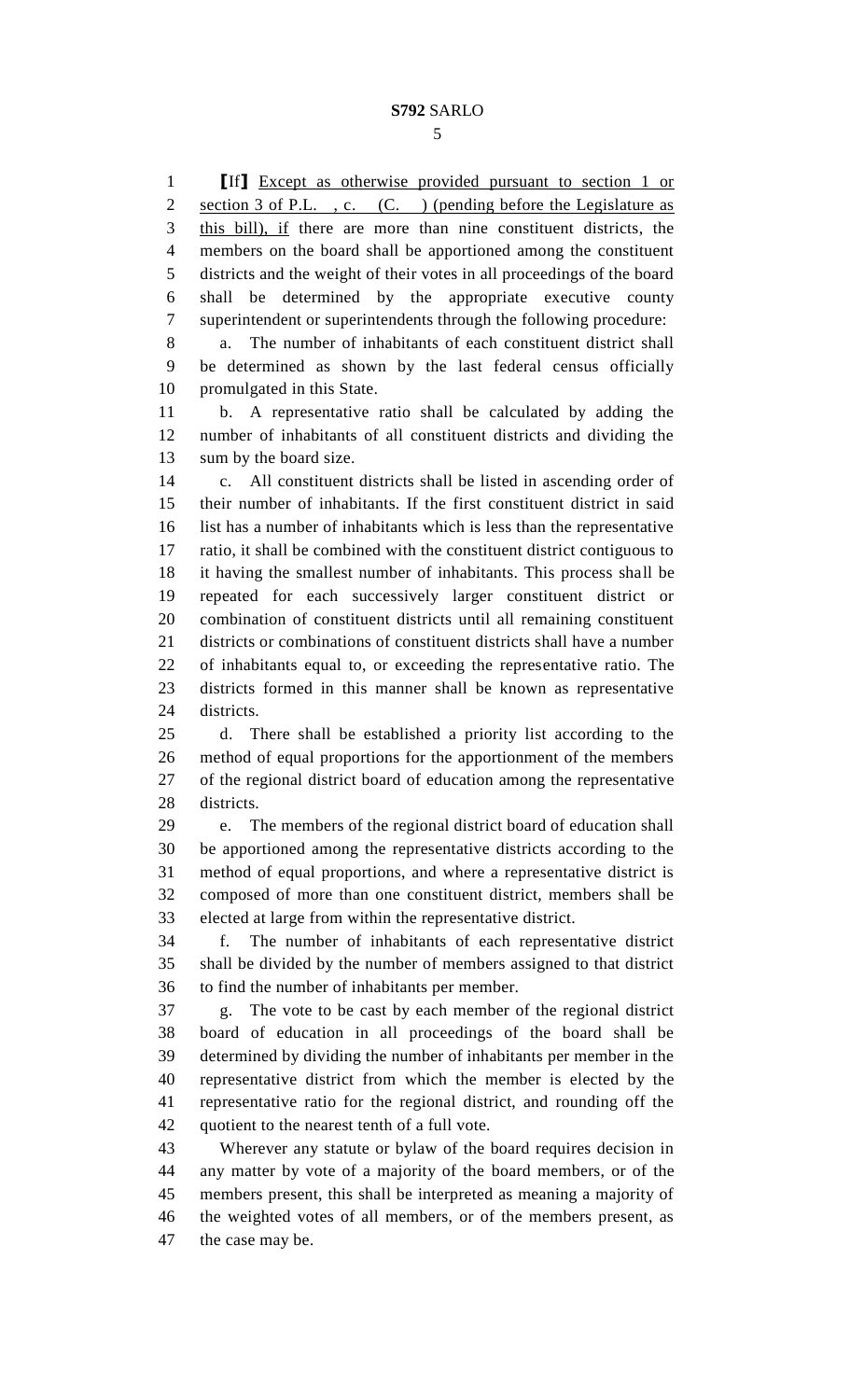h. Whenever the above reapportionment procedure is used for a regional district having more than nine constituent districts, the terms of office of all incumbent board of education members shall terminate on the day on which the annual organization meeting of the board is held pursuant to N.J.S.18A:13-12 following certification by the executive county superintendent of the representative districts and the number of members to be elected from each; provided, that if the reapportionment results in any representative district retaining its former boundaries and the same number of board members, that the members elected from such a district shall serve the full term for which they were elected. All other board members shall be elected in an election to be held on the date of the annual school election at least 60 days following certification by the executive county superintendent for initial terms of office to be designated in advance by the executive county superintendent so that, as nearly as possible, one-third of the board shall be elected in each future year, to serve for three-year terms, and where a representative district has more than one member, their terms of office shall terminate in different years.

 If any constituent district is a consolidated district, or a district composed of two or more municipalities, and

 a. The original district is a limited purpose regional district and such constituent district has such population that it is entitled to have apportioned to it a number of members equal to or greater than the number of districts making up such constituent district, or

 b. The regional district is an all purpose district, the membership of the regional board of education from such district shall be apportioned, and from time to time reapportioned, and the members from the district shall be elected, as their respective terms expire, in the same manner as though each of the municipalities making up such constituent district were constituent districts of the regional district.

(cf: P.L.2011, c.202, s.8)

5. N.J.S.18A:13-36 is amended to read as follows:

 18A:13-36. **[**The**]** Except as otherwise provided in section 1 of P.L. , c. (C. ) (pending before the Legislature as this bill), the executive county superintendent or executive county superintendents of any county or counties, in which such newly created regional district is situate, shall calculate and apportion the membership of the board of education of such newly created regional district in accordance with the provisions of **[**section**]** N.J.S. 18A:13-8 and if such regional district is an all purpose regional district such membership shall be apportioned among the municipalities included within the districts according to the number of their inhabitants, as apportionment is made among constituent districts forming a limited purpose regional district, and the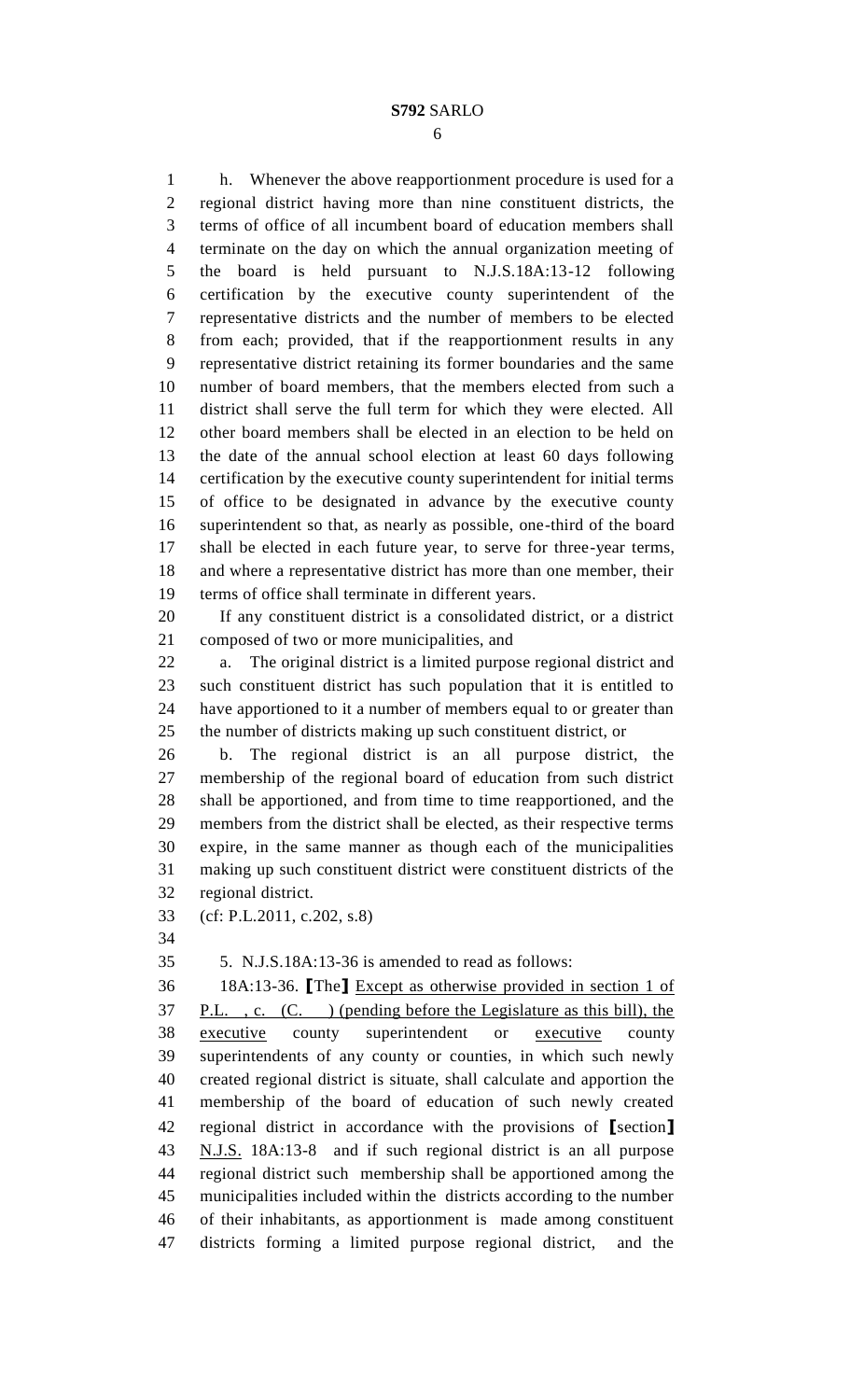members shall be elected or appointed in accordance with such apportionment. (cf: N.J.S.18A:13-36) 6. N.J.S.18A:13-39 is amended to read as follows: 18A:13-39. The first elected members of the board of a newly created regional district shall be elected at the annual election to be held in the calendar year first succeeding the year in which the **[**special**]** election for the creation of the district was held. (cf: N.J.S.18A:13-39) 7. N.J.S.18A:13-41 is amended to read as follows: 18A:13-41. A regional board of education of a newly created regional district shall take charge and control of the educational facilities of the constituent districts in the classes or grades for which the same is formed when the commissioner shall certify to the boards of education of each of the constituent districts that suitable facilities and accommodations have been made available for the instruction of the pupils in said regional district, but it shall not take charge and control of such educational facilities earlier than July 1 of the calendar year next ensuing the date of the **[**special**]** election for the creation of the district, except by agreement between the regional board and the boards of education of the constituent districts, approved by the commissioner. Until the commissioner shall so certify, the charge and control of the educational facilities of the constituent districts in the classes and grades for which the regional district was formed shall continue to be in the respective boards of education of the constituent districts. (cf: N.J.S.18A:13-41) 8. N.J.S.18A:13-43 is amended to read as follows: 18A:13-43. If the board of education of a regional district and the board or boards of education of one or more local districts, and the commissioner or his representative, after consultation, study and investigation, shall determine that it is advisable to enlarge the regional school district so as to include said local district or districts therein, the board of education of the regional district and of each such local district shall by resolution frame and adopt a proposal to that effect and shall **[**call for, and conduct,**]** submit upon the same day, **[**a special school election**]** in such regional district and in each such local school district, **[**and shall submit thereat**]** at a special school election or at an election to be held on the third Tuesday in 43 April the question whether or not said proposal shall be approved briefly describing the contents of said resolution and stating the date of its adoption and they may submit also at such special election as part of such proposal any other provision which may be submitted at such a special election under the provisions of this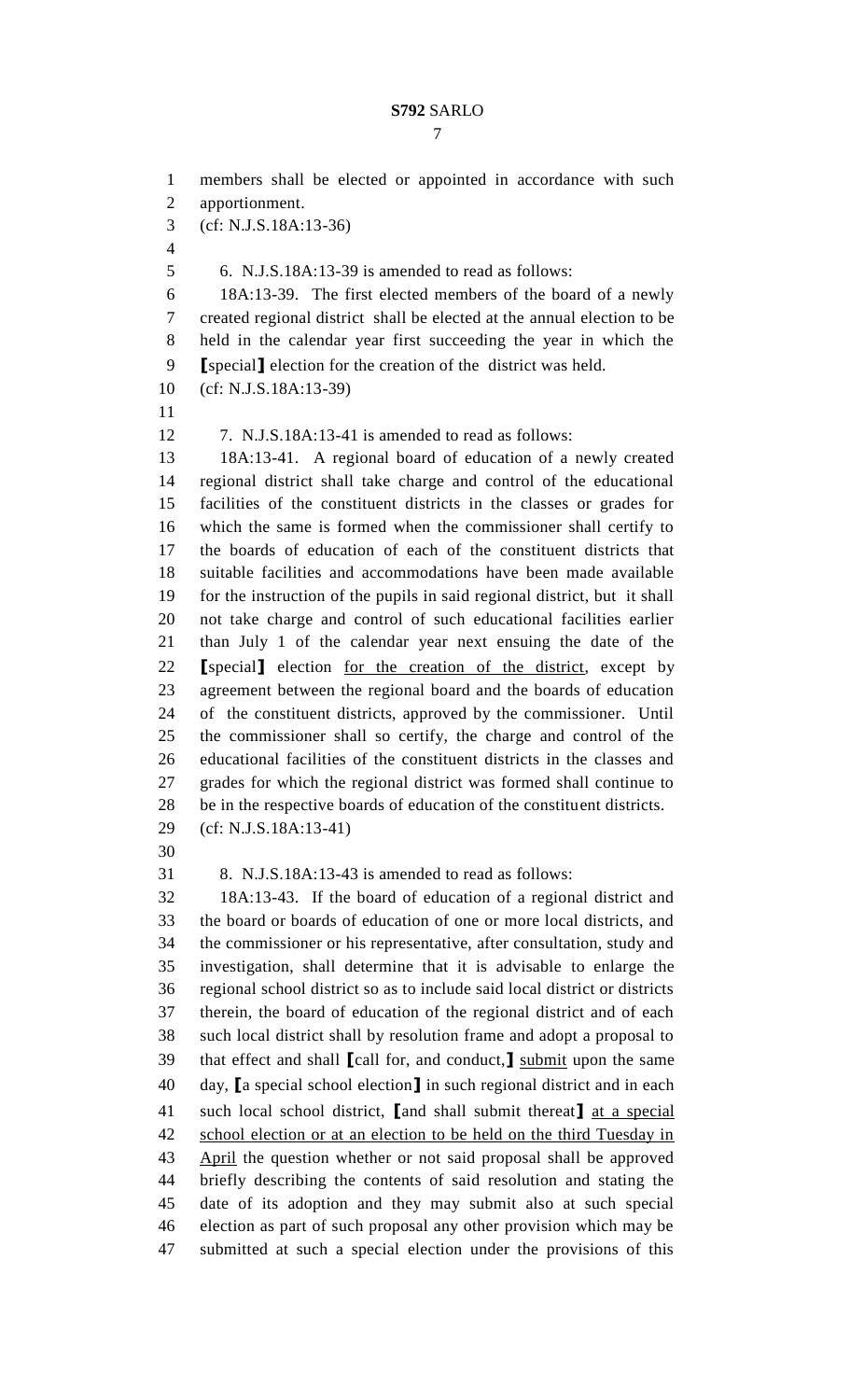chapter**[**, but no such special election shall be held on any day before April 15 or after December 1 of any calendar year**]**. (cf: N.J.S.18A:13-43) 9. N.J.S.18A:13-46 is amended to read as follows: 18A:13-46. **[**The**]** Except as otherwise provided in section 3 of P.L. , c. (C. ) (pending before the Legislature as this bill), the executive county superintendent of the county in which any new constituent district of an enlarged regional district shall be situate shall, not later than 30 days after the election for the enlargement thereof, appoint one member of the enlarged board of education of the regional district from among the qualified citizens of each such new constituent district and the members so appointed shall serve until the first Monday succeeding the first annual April school election of the enlarged regional district and their successors shall be elected at said election. In the case of a regional district in which the annual school election is in November, the members so appointed shall serve until the first week in January next succeeding the first annual November school election of the enlarged regional district and their successors shall be elected at that election. If by reason of the enlargement of the district it becomes necessary to reapportion the membership of the enlarged board of education the executive county superintendent or superintendents of the county or counties in which the constituent local districts of the enlarged district are situate shall reapportion the membership of the enlarged board of education in accordance with the provisions of sections 18A:13-8 and 18A:13-36, and at the same time shall designate the number of members to be elected from each constituent school district at the succeeding annual school election to be held therein upon the expiration of the terms of office of the members of the regional board then in office, in such manner that the representation of the constituent districts shall be established in accordance with such reapportionment at the earliest possible time but the members then in office shall continue in office for the terms for which they were elected or appointed notwithstanding such reapportionment. (cf: P.L.2011, c.202, s.16) 10. This act shall take effect immediately. STATEMENT Under current law, most boards of education of regional school districts consist of nine members, with at least one from each constituent district. The remaining seats are allocated to constituent districts on the basis of population. This bill would maintain the size of the regional school district board of education, but permit a newly created regional school district or a regional school district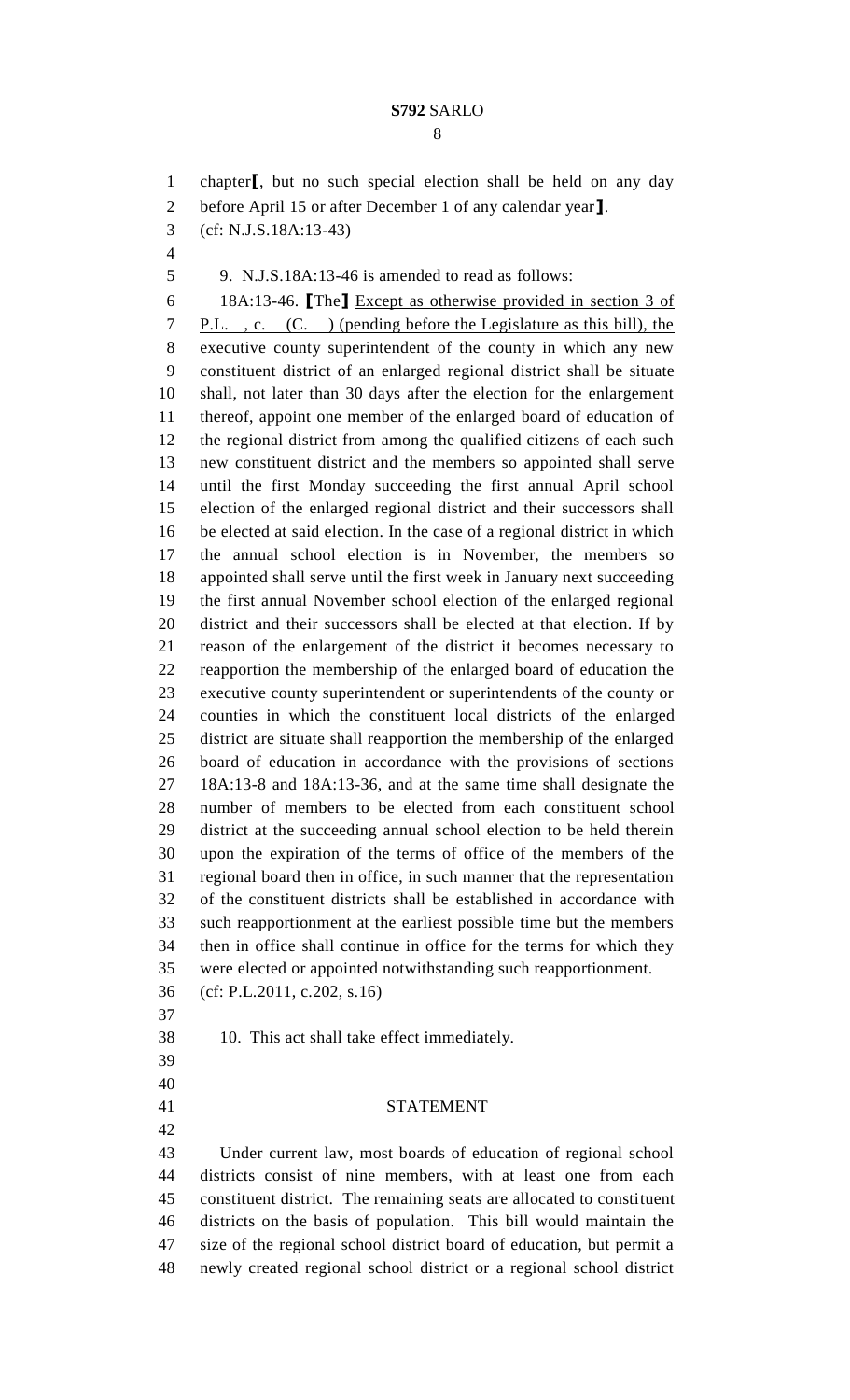that will enlarge by adding one or more constituent districts, to determine, with the approval of the Commissioner of Education, an alternative apportionment method for its board. The boards of education proposing to create or enlarge a regional district would, by resolution, adopt a proposal to apportion the membership of the new board using an alternative apportionment method and if the commissioner approves the alternative apportionment, that apportionment method would be used in the statutorily required study conducted to determine whether it is advisable to create or enlarge the regional school district. If after the study the commissioner determines that it is advisable to create or enlarge a regional school district, and the voters approve the proposal to create or enlarge the regional district, then the board of the newly created or enlarged district will be elected in accordance with the alternative apportionment method.

 In the case of an enlarged regional school district which establishes an alternative apportionment method for its board, the executive county superintendent will, no later than 30 days after the election for the enlargement, appoint one member of the enlarged board from among the qualified citizens of each new constituent district. All the members of the board of the enlarged regional district will be elected at the next annual school election following the election held to approve the enlargement of the regional district. The members appointed by the executive county superintendent will serve only until the organization meeting at which all the new elected members of the board of the enlarged regional district begin their terms.

 The alternative apportionment method established pursuant to the provisions of the bill would continue in effect until the official promulgation of the next federal census. At that time the Commissioner of Education will consult with the constituent districts of the regional district to determine whether or not to reapportion the membership of the regional district. The bill provides that all members of the board will continue in office for the terms for which they were elected or appointed notwithstanding any reapportionment ordered by the commissioner. If a constituent district receives increased representation as a result of the reapportionment ordered by the commissioner, the additional members will be elected at the next annual school election of the regional district.

 The bill also would permit a special election on the enlargement of a regional school district to be held on any of the special election dates set forth in section 2 of P.L.1995, c.278 (C.19:60-2) – the fourth Tuesday in January, the second Tuesday in March, the last Tuesday in September, or the second Tuesday in December. Under current law, a special election for this purpose may only be held on the September date. In addition to all the special election dates, the election for enlargement of a regional district will also be permitted